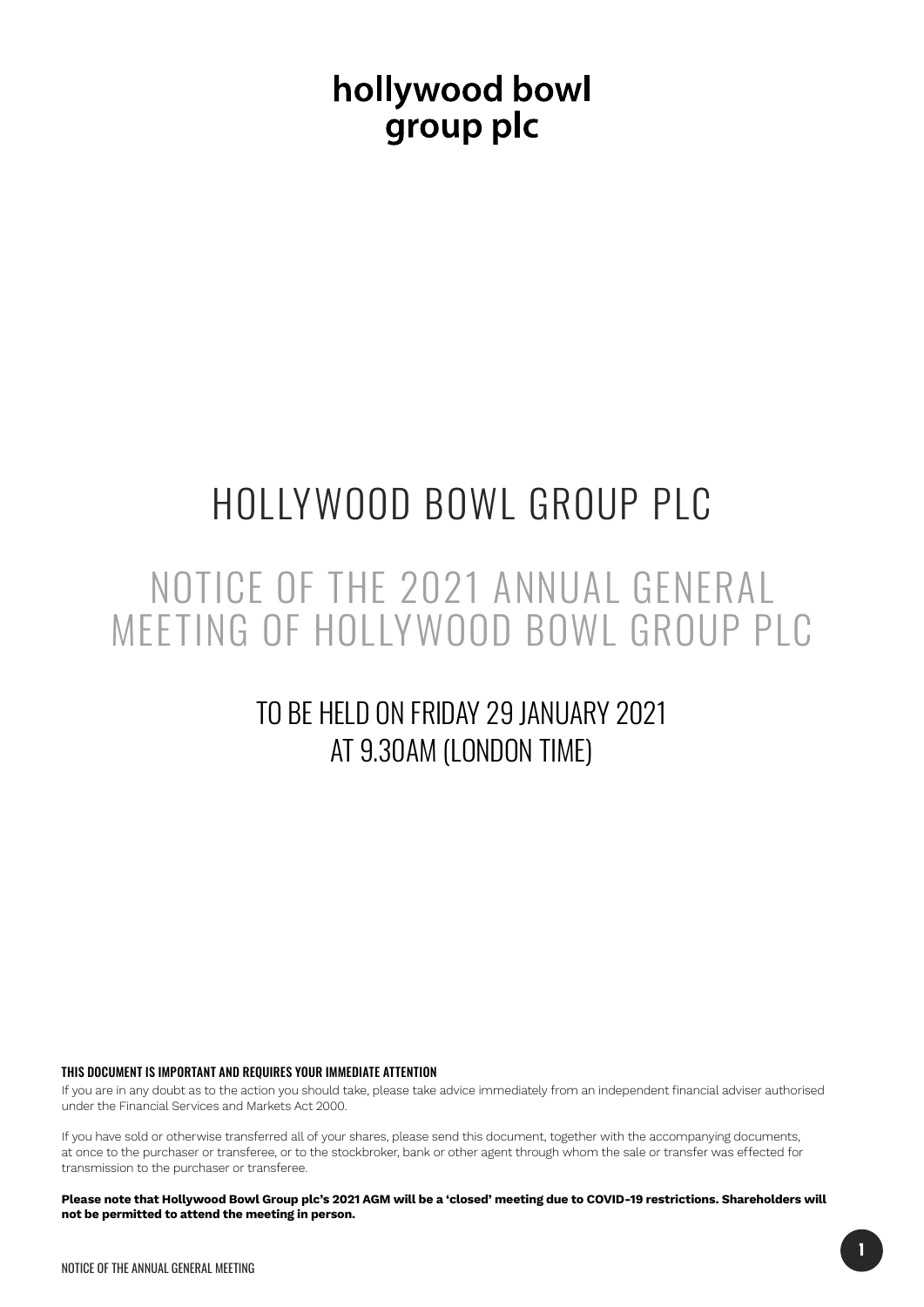## LETTER FROM THE CHAIRMAN

23 December 2020

#### DEAR SHAREHOLDER,

On behalf of the Directors of Hollywood Bowl Group plc (together the 'Directors'), I am pleased to inform you that the 2021 Annual General Meeting (AGM) of Hollywood Bowl Group plc (the 'Company') will be held on Friday 29 January at 9.30am (London time).

The formal Notice of AGM is set out on the following pages of this document, detailing the resolutions that the shareholders are being asked to vote on along with explanatory notes of the business to be conducted at the AGM.

#### COVID-19 AND ATTENDING THE AGM

In light of the UK Government's current guidance on public gatherings, the Board has decided that in accordance with the Corporate Insolvency and Governance Act 2020, the AGM will be held as a 'closed' meeting with the minimum number of Directors and officers who hold shares present to form the necessary legal quorum. **Unfortunately, other shareholders will not be permitted to attend the meeting in person.** We hope that you will understand that, in these exceptional circumstances, we will be using this format so as to comply with the Government's guidance and protect the health and wellbeing of shareholders and staff.

We recognise that the COVID-19 pandemic, and the Government's response to it, is a fast-evolving situation. We will continue to monitor developments and the latest Government guidance and will assess over the coming weeks whether any further modifications to the format of the meeting are required. We therefore recommend that shareholders regularly check the investors section of our website www.hollywoodbowlgroup.com where we will provide any pertinent updates.

#### VOTING

Although shareholders are not able to attend the AGM in person, they can still vote on matters coming before the meeting by appointing the Chair of the meeting as their proxy and by giving instructions on how the Chair should vote on each of the proposed resolutions. **We strongly encourage all shareholders to vote by proxy.** The outcome of the resolutions to be proposed at the AGM will be determined by the proxy votes received ahead of the meeting.

In line with our commitment to being a more environmentally friendly company, we will not be issuing hard copy forms of proxy for the 2021 AGM in the post. Instead, you may appoint a proxy online at www.signalshares.com. You will need your Investor Code, which can be found on your share certificate. If you require assistance, or if you would like to request a paper proxy form, please contact our registrar, Link Group, whose contact details are set out in this document. If your shares are held in CREST, you may vote electronically via CREST as detailed in the notes to the Notice of AGM on page 9.

Please complete and submit a proxy appointment in accordance with the notes to the Notice of the Annual General Meeting set out in this document. To be valid, the proxy appointment must be received no later than 9.30am on Wednesday 27 January 2021.

If I am appointed as proxy I will, of course, vote in accordance with any instructions given to me. If I am given discretion as to how to vote, I will vote in favour of each of the resolutions to be proposed at the AGM.

#### **OUESTIONS**

Shareholders are invited to submit questions on any business to be dealt with at the AGM in advance of the meeting via email at hollywoodbowl@prismcosec.com by no later than 9.30am on Wednesday 27 January 2021. When submitting questions by email, please include your Investor Code (IVC), which can be found on your share certificate. The Board will endeavour to answer any questions so submitted by publishing responses on thematic topics on our website either prior to or as soon as practicable following the meeting.

#### **RECOMMENDATION**

The Directors believe that the resolutions set out in the Notice of AGM are in the best interests of the Company and its shareholders as a whole and unanimously recommend that shareholders vote in favour of all of the resolutions to be proposed at the AGM. The Directors who own ordinary shares intend to vote in favour of the resolutions to be proposed at the AGM.

I thank you for your continued support.

Yours faithfully

Peter Boddy

**CHAIRMAN**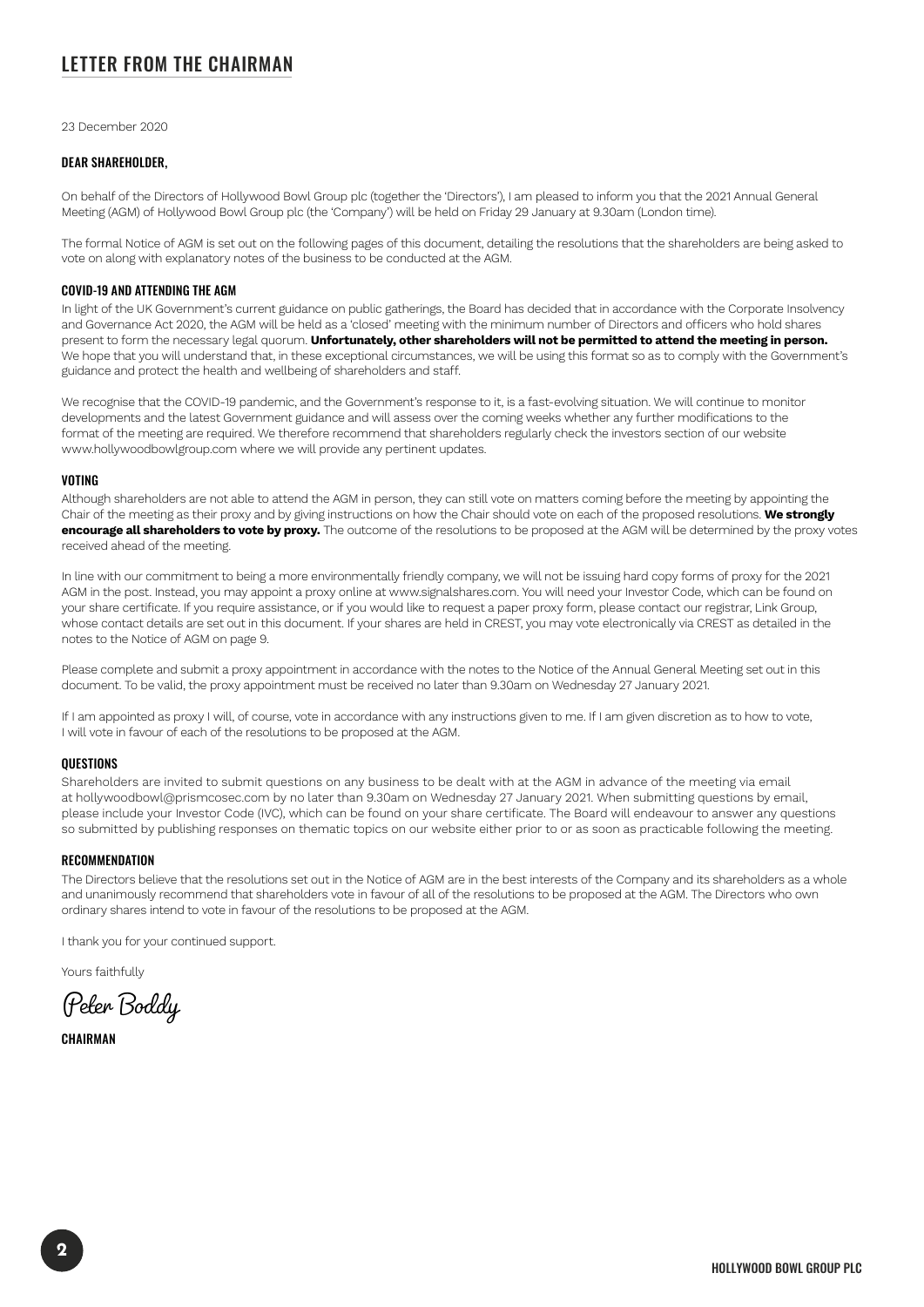## NOTICE OF THE ANNUAL GENERAL MEETING

NOTICE IS HEREBY GIVEN that the ANNUAL GENERAL MEETING of Hollywood Bowl Group plc will be held on Friday 29 January 2021 at 9.30am (London time) to consider and, if thought appropriate, pass the following resolutions of which resolutions 1 to 11 will be proposed as ordinary resolutions and resolutions 12 to 15 will be proposed as special resolutions.

#### ORDINARY RESOLUTIONS

#### **Report and accounts**

1. To receive the Directors' Report and the accounts for the Company for the year ended 30 September 2020.

#### **Directors' remuneration**

2. To approve the Directors' Remuneration Report for the year ended 30 September 2020, excluding the Directors' Remuneration Policy summary set out on pages 60 to 62 of the Annual Report.

#### **Directors**

- 3. To re-elect Nick Backhouse as a Director.
- 4. To re-elect Peter Boddy as a Director.
- 5. To re-elect Stephen Burns as a Director.
- 6. To re-elect Laurence Keen as a Director.
- 7. To re-elect Ivan Schofield as a Director.
- 8. To re-elect Claire Tiney as a Director.

#### **Auditors**

- 9. To re-appoint KPMG LLP as auditors of the Company to hold office from the conclusion of this AGM until the conclusion of the next AGM at which accounts are laid before the Company.
- 10. To authorise the Audit Committee of the Company to fix the remuneration of the auditors.

#### **Directors' authority to allot shares**

- 11. To generally and unconditionally authorise the Directors pursuant to and in accordance with section 551 of the Companies Act 2006 (the '2006 Act') to exercise all the powers of the Company to allot shares or grant rights to subscribe for or to convert any security into shares in the Company:
	- (A) up to an aggregate nominal amount of £525,000; and
	- (B) comprising equity securities (as defined in section 560(1) of the 2006 Act) up to a further aggregate nominal amount of £525,000 in connection with an offer by way of a rights issue;

such authorities to apply in substitution for all previous authorities pursuant to section 551 of the 2006 Act and to expire at the end of the next Annual General Meeting or on 31 March 2022, whichever is the earlier, but in each case so that the Company may make offers and enter into agreements during the relevant period which would, or might, require shares to be allotted or rights to subscribe for or to convert any security into shares to be granted after the authority ends.

For the purposes of this resolution, 'rights issue' means an offer to:

- (i) ordinary shareholders in proportion (as nearly as may be practicable) to their existing holdings; and
- (ii) holders of other equity securities if this is required by the rights of those securities or, if the Directors consider it necessary, as permitted by the rights of those securities,

to subscribe for further securities by means of the issue of a renounceable letter (or other negotiable document) which may be traded for a period before payment for the securities is due, but subject in both cases to such exclusions or other arrangements as the Directors may deem necessary or expedient in relation to treasury shares, fractional entitlements, record dates or legal, regulatory or practical problems in, or under the laws of, any territory.

#### SPECIAL RESOLUTIONS

#### **Disapplication of pre-emption rights**

- 12. That if resolution 11 is passed, the Directors be authorised to allot equity securities (as defined in the Companies Act 2006) for cash under the authority given by that resolution and/or to sell ordinary shares held by the Company as treasury shares for cash as if section 561 of the Companies Act 2006 did not apply to any such allotment or sale, such authority to be limited:
	- (A) to allotments for rights issues and other pre-emptive issues; and
	- (B) to the allotment of equity securities or sale of treasury shares (otherwise than under paragraph (A) above) up to a nominal amount of £78,750:

such authority to expire at the end of the next AGM of the Company or, if earlier, at the close of business on 31 March 2022 but, in each case, prior to its expiry the Company may make offers, and enter into agreements, which would, or might, require equity securities to be allotted (and treasury shares to be sold) after the authority expires and the Directors may allot equity securities (and sell treasury shares) under any such offer or agreement as if the authority had not expired.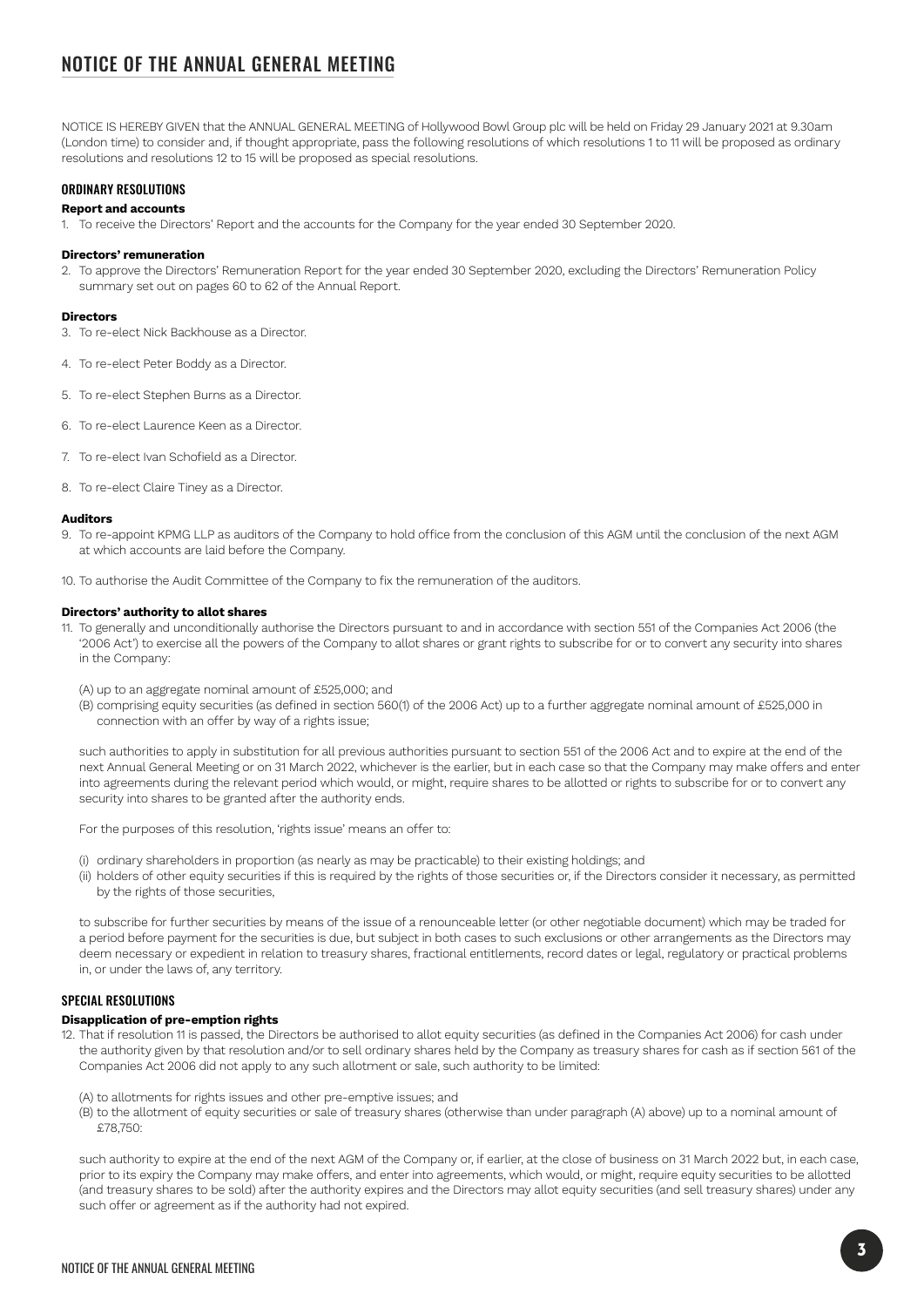## NOTICE OF THE ANNUAL GENERAL MEETING CONTINUED

13. That if resolution 11 is passed, the Directors be authorised in addition to any authority granted under resolution 12 to allot equity securities (as defined in the Companies Act 2006) for cash under the authority given by that resolution and/or to sell ordinary shares held by the Company as treasury shares for cash as if section 561 of the Companies Act 2006 did not apply to any such allotment or sale, such authority to be:

(A) limited to the allotment of equity securities or sale of treasury shares up to a nominal amount of £78,750; and

(B) used only for the purposes of financing (or refinancing, if the authority is to be used within six months after the original transaction) a transaction which the Board of the Company determines to be an acquisition or other capital investment of a kind contemplated by the Statement of Principles on Disapplying Pre-Emption Rights most recently published by the Pre-Emption Group prior to the date of this notice,

such authority to expire at the end of the next AGM of the Company or, if earlier, at the close of business on 31 March 2022 but, in each case, prior to its expiry the Company may make offers, and enter into agreements, which would, or might, require equity securities to be allotted (and treasury shares to be sold) after the authority expires and the Directors may allot equity securities (and sell treasury shares) under any such offer or agreement as if the authority had not expired.

#### **Authority to purchase own shares**

- 14. To unconditionally and generally authorise the Company for the purpose of section 701 of the 2006 Act to make market purchases (as defined in section 693(4) of the 2006 Act) of ordinary shares of £0.01 each in the capital of the Company provided that:
	- a. the maximum number of ordinary shares which may be purchased is 15,750,000;
	- b. the minimum price which may be paid for each share is £0.01;
	- c. the maximum price which may be paid for an ordinary share is an amount equal to the higher of (i) 105 per cent of the average of the closing price of the Company's ordinary shares as derived from the London Stock Exchange Daily Official List for the five business days immediately preceding the day on which such ordinary share is contracted to be purchased and (ii) an amount equal to the higher of the price of the last independent trade of an ordinary share and the highest current independent bid for an ordinary share as derived from the London Stock Exchange Trading System;
	- d. this authority shall expire at the conclusion of the Company's next Annual General Meeting or, if earlier, 31 March 2022 (except in relation to the purchase of ordinary shares the contract for which was concluded before the expiry of such authority and which might be executed wholly or partly after such expiry) unless such authority is renewed prior to such time.

#### **Notice of general meetings**

15. To authorise the Directors to call a general meeting other than an annual general meeting on not less than 14 clear days' notice.

By order of the Board

Prism Cosec Limited

COMPANY SECRETARY 23 December 2020

Registered in England and Wales No. 10229630

Registered Office: Focus 31 West Wing Cleveland Road, Hemel Hempstead Industrial Estate, Hemel Hempstead, Hertfordshire, England HP2 7BW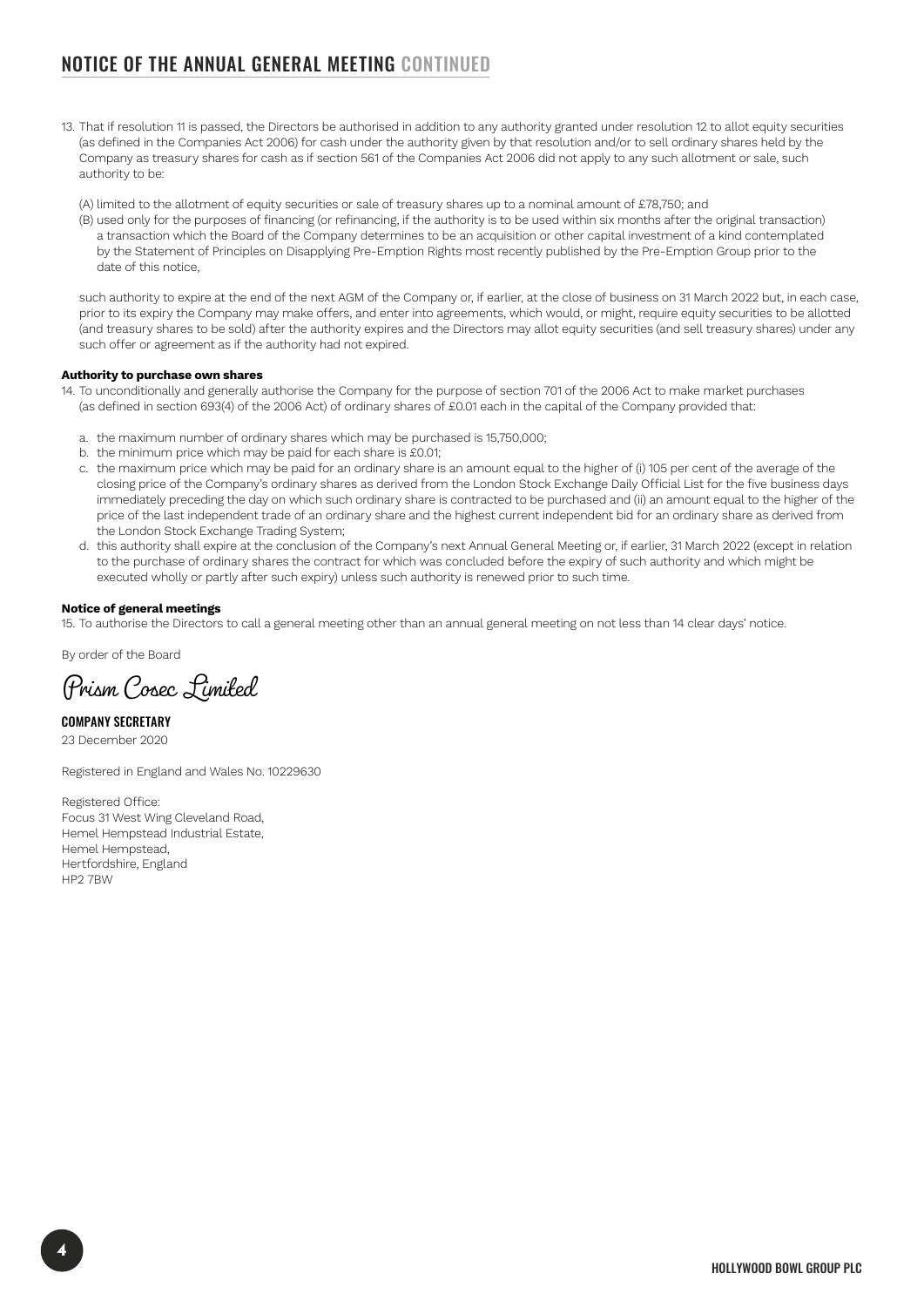#### THE NOTES ON THE FOLLOWING PAGES GIVE AN EXPLANATION OF THE PROPOSED RESOLUTIONS.

Resolutions 1 to 11 are proposed as ordinary resolutions. For each of these resolutions to be passed, more than half of the votes cast must be in favour of the resolution. Resolutions 12 to 15 are proposed as special resolutions. For each of these resolutions to be passed, at least threequarters of the votes cast must be in favour of the resolution.

#### RESOLUTION 1: REPORT AND ACCOUNTS

The first item of business is the receipt by the shareholders of the Directors' Report and the accounts of the Company for the year ended 30 September 2020. The Directors' Report, the accounts and the report of the Company's auditors on the accounts and on those parts of the Directors' Remuneration Report that are capable of being audited are contained within the Annual Report.

#### RESOLUTION 2: ANNUAL REMUNERATION REPORT

This resolution seeks shareholder approval of the Directors' Remuneration Report, excluding the summary Directors' Remuneration Policy which is set out on pages 60 to 62 of the Annual Report, for the year ended 30 September 2020 as set out in the Annual Report. The Company's auditors, KPMG LLP, have audited those parts of the Directors' Remuneration Report that are required to be audited and their report may be found on pages 75–82 of the Annual Report.

This resolution is subject to an 'advisory vote' by shareholders. In the event that the resolution is not passed, payments made or promised to Directors will not have to be repaid, reduced or withheld.

#### RESOLUTIONS 3 TO 8: RE-ELECTION OF DIRECTORS

In accordance with the UK Corporate Governance Code, all Directors are submitting themselves for re-election by shareholders.

Biographical details of each of the Directors who are seeking re-election appear on pages 10 and 11 of this document. The Board believes that each Director brings considerable and wide ranging skills and experience to the Board as a whole and continues to make an effective and valuable contribution to the deliberations of the Board. Each Director has continued to perform effectively and demonstrate commitment to their role.

The Board carries out a review of the independence of its Directors on an annual basis. In considering the independence of the independent Non-Executive Directors proposed for re-election, the Board has taken into consideration the guidance provided by the UK Corporate Governance Code. Accordingly, the Board considers Nick Backhouse, Ivan Schofield and Claire Tiney to be independent in accordance with UK Corporate Governance Code.

It is the intention of the Board that all Directors will continue to submit themselves for annual re-election by shareholders.

#### RESOLUTION 9: RE-APPOINTMENT OF AUDITORS

The auditors of a company must be appointed or re-appointed at each general meeting at which the accounts are laid. Resolution 9 proposes, on the recommendation of the Audit Committee, the appointment of KPMG LLP as the Company's auditors, until the conclusion of the next general meeting of the Company at which accounts are laid.

#### RESOLUTION 10: REMUNERATION OF AUDITORS

This resolution seeks shareholder consent for the Audit Committee of the Company to set the remuneration of the auditors.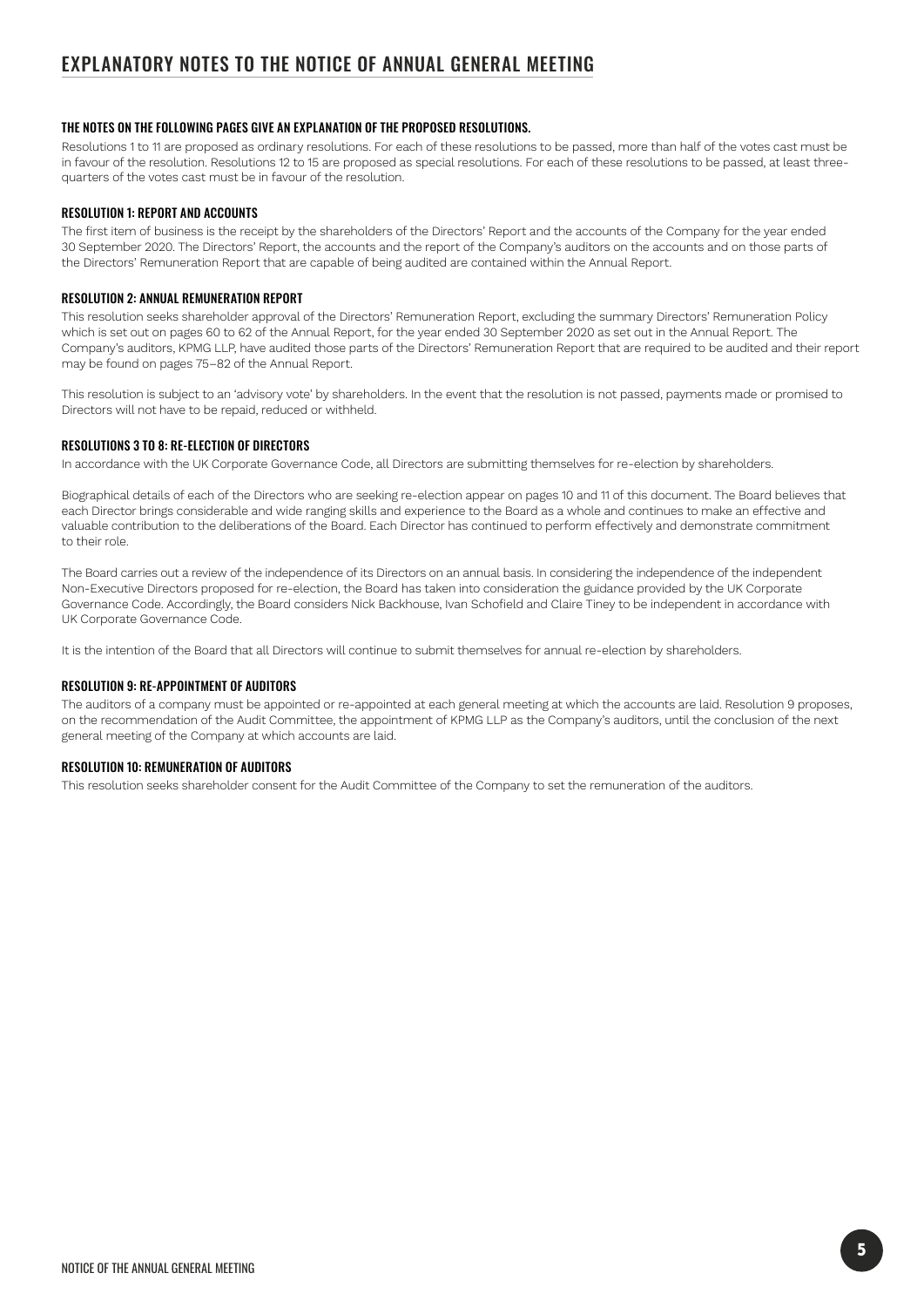## EXPLANATORY NOTES TO THE NOTICE OF ANNUAL GENERAL MEETING CONTINUED

#### RESOLUTION 11: DIRECTORS' AUTHORITY TO ALLOT SHARES

The purpose of resolution 11 is to renew the Directors' power to allot shares. The authority in paragraph (A) will allow the Directors to allot new shares and grant rights to subscribe for, or convert other securities into, shares up to approximately one third (33.3%) of the total issued ordinary share capital of the Company (exclusive of treasury shares) which as at 11 December 2020, being the latest practicable date prior to publication of this notice of meeting, is equivalent to a nominal value of £525,000.

The authority in paragraph (B) will allow the Directors to allot new shares and grant rights to subscribe for, or convert other securities into, shares only in connection with a rights issue up to a further nominal value of £525,000, which is equivalent to approximately one third (33.3%) of the total issued ordinary share capital of the Company (exclusive of treasury shares) as at 11 December 2020. The Company currently holds no shares in treasury.

There are no present plans to undertake a rights issue or to allot new shares other than in connection with employee share incentive plans. The Directors consider it desirable to have the maximum flexibility permitted by corporate governance guidelines to respond to market developments and to enable allotments to take place to finance business opportunities as they arise.

If the resolution is passed the authority will expire on the earlier of 31 March 2022 and the end of the Annual General Meeting in 2022.

#### RESOLUTIONS 12 AND 13: DISAPPLICATION OF PRE-EMPTION RIGHTS

If the Directors wish to allot new shares and other equity securities, or sell treasury shares, for cash (other than in connection with an employee share scheme), company law requires that these shares are offered first to shareholders in proportion to their existing holdings.

Resolution 12 deals with the authority of the Directors to allot new shares or other equity securities pursuant to the authority given by resolution 11, or sell treasury shares, for cash without the shares or other equity securities first being offered to shareholders in proportion to their existing holdings. Such authority shall only be used in connection with a pre-emptive offer, or otherwise, up to an aggregate nominal amount of £78,750, being approximately 5% of the total issued ordinary share capital of the Company as at 11 December 2020. As at 11 December 2020 the Company holds no treasury shares.

The Pre-emption Group Statement of Principles supports the annual disapplication of pre-emption rights in respect of allotments of shares and other equity securities (and sales of treasury shares for cash) representing no more than an additional 5% of issued ordinary share capital (exclusive of treasury shares), to be used only in connection with an acquisition or specified capital investment. The Pre-emption Group's Statement of Principles defines 'specified capital investment' as meaning one or more specific capital investment related uses for the proceeds of an issuance of equity securities, in respect of which sufficient information regarding the effect of the transaction on the company, the assets the subject of the transaction and (where appropriate) the profits attributable to them is made available to shareholders to enable them to reach an assessment of the potential return.

Accordingly, and in line with the template resolutions published by the Pre-emption Group, resolution 13 seeks to authorise the Directors to allot new shares and other equity securities pursuant to the authority given by resolution 11, or sell treasury shares, for cash up to a further nominal amount of £78,750, being approximately 5% of the total issued ordinary share capital of the Company as at 11 December 2020, only in connection with an acquisition or specified capital investment which is announced contemporaneously with the allotment, or which has taken place in the preceding six-month period and is disclosed in the announcement of the issue.

If the authority given in resolution 13 is used, the Company will publish details of the placing in its next annual report.

If these resolutions are passed, the authorities will expire at the end of the next AGM or on 31 March 2022, whichever is the earlier.

The Board considers the authorities in resolutions 12 and 13 to be appropriate in order to allow the Company flexibility to finance business opportunities or to conduct a rights issue or other pre-emptive offer without the need to comply with the strict requirements of the statutory pre-emption provisions.

The Board intends to adhere to the provisions in the Pre-emption Group's Statement of Principles not to allot shares for cash on a non-preemptive basis (other than pursuant to a rights issue or pre-emptive offer) in excess of an amount equal to 7.5% of the total issued ordinary share capital of the Company within a rolling three-year period other than (i) after prior consultation with shareholders or (ii) in connection with an acquisition or specified capital investment which is announced contemporaneously with the allotment or which has taken place in the preceding six-month period and is disclosed in the announcement of the allotment.

#### RESOLUTION 14: PURCHASE OF OWN SHARES

The effect of resolution 14 is to renew the authority granted to the Company to purchase its own ordinary shares, up to a maximum of 15,750,000 ordinary shares, until the Annual General Meeting in 2022 or 31 March 2022, whichever is the earlier. This represents 10% of the ordinary shares in issue (excluding shares held in treasury) as at 11 December 2020, being the latest practicable date prior to the publication of this notice. The Company's exercise of this authority is subject to the stated upper and lower limits on the price payable, the upper limit being the price stipulated in Commission Delegated Regulation (EU) 2016/1052 as referred to in Article 5(6) of the EU Market Abuse Regulation, and the Listing Rules.

Pursuant to the Companies Act 2006, the Company can hold any shares which are repurchased as treasury shares and either re-sell them for cash, cancel them, either immediately or at a point in the future, or use them for the purposes of its employee share schemes. Holding the repurchased shares as treasury shares will give the Company the ability to re-sell or transfer them in the future and will provide the Company with additional flexibility in the management of its capital base. No dividends will be paid on, and no voting rights will be exercised in respect of, treasury shares. Shares held as treasury shares will not automatically be cancelled and will not be taken into account in future calculations of earnings per share (unless they are subsequently re-sold or transferred out of treasury).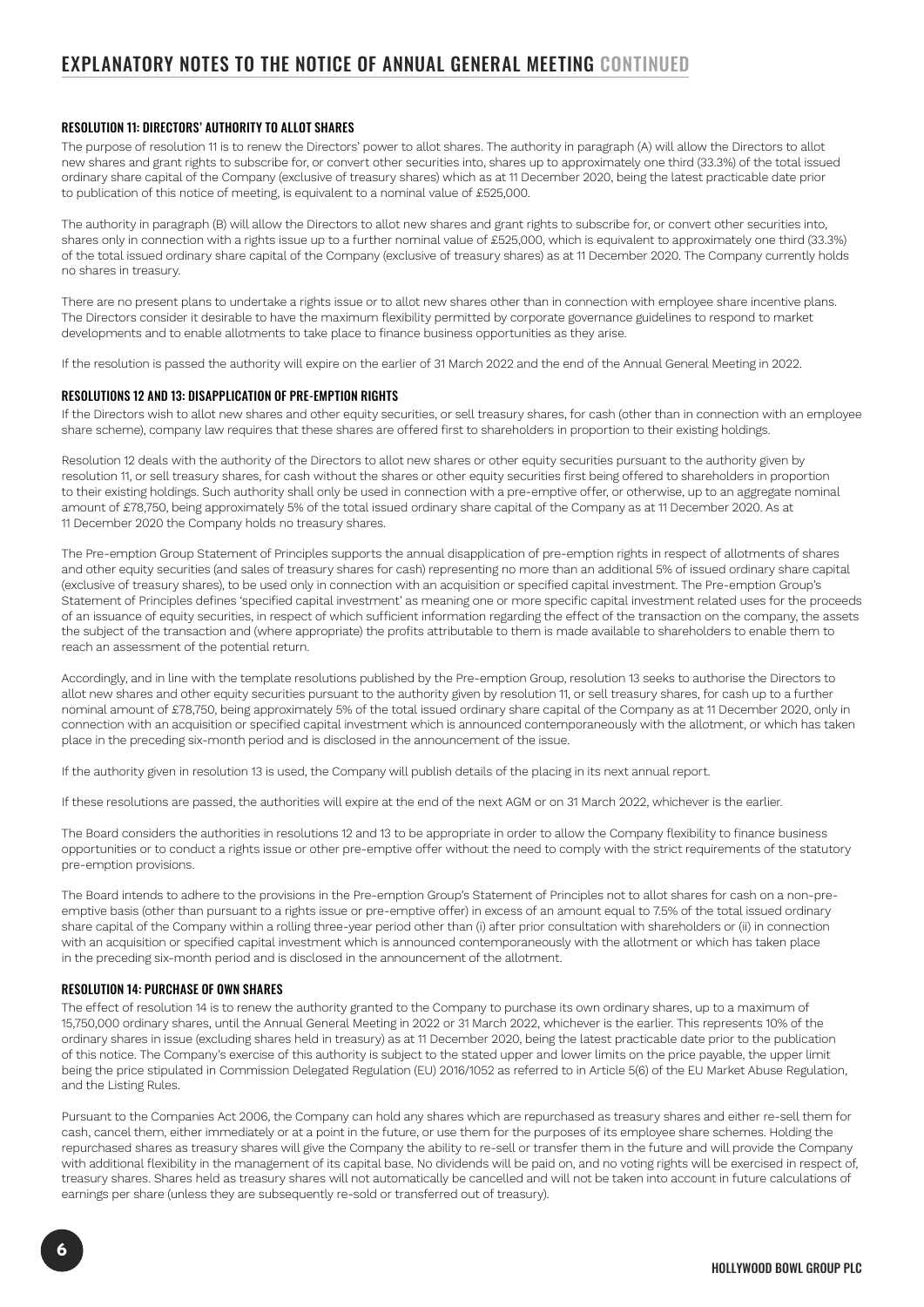The Directors consider it desirable and in the Company's interests for shareholders to grant this authority. The Directors have no present intention to exercise this authority, and will only do so if and when conditions are favourable with a view to enhancing net asset value per share.

The Company will not, save in accordance with a predetermined, irrevocable and non-discretionary programme, repurchase shares in the period immediately preceding the preliminary announcement of its annual or interim results as dictated by the Listing Rules or Market Abuse Regulations or, if shorter, between the end of the financial period concerned and the time of a relevant announcement or, except in accordance with the Listing Rules and the Market Abuse Regulations, at any other time when the Directors would be prohibited from dealing in shares.

Options to subscribe for a total of 1,768,851 shares, being 1.12 per cent of the issued ordinary share capital (excluding treasury shares), were outstanding at 11 December 2020 (being the latest practicable date prior to the publication of this notice). If the existing authority given at the 2020 AGM and the authority being sought under resolution 14 were to be fully used, these would represent 1.39 per cent of the Company's issued ordinary share capital (excluding treasury shares) at that date.

#### RESOLUTION 15: NOTICE OF GENERAL MEETINGS

Under the Companies Act 2006, as amended, the notice period required for all general meetings of the Company is 21 days, though shareholders can approve a shorter notice period for general meetings that are not annual general meetings, which cannot however be less than 14 clear days. Annual general meetings will continue to be held on at least 21 clear days' notice. The shorter notice period for which shareholder approval is sought under resolution 15 would not be used as a matter of routine for such meetings, but only where the flexibility is merited by the business of the meeting and is thought to be to the advantage of shareholders as a whole. In the event that a general meeting is called on less than 21 days' notice, the Company will meet the requirements for electronic voting under The Companies (Shareholders' Rights) Regulations 2009. Shareholder approval will be effective until the Company's next AGM, when it is intended that a similar resolution will be proposed.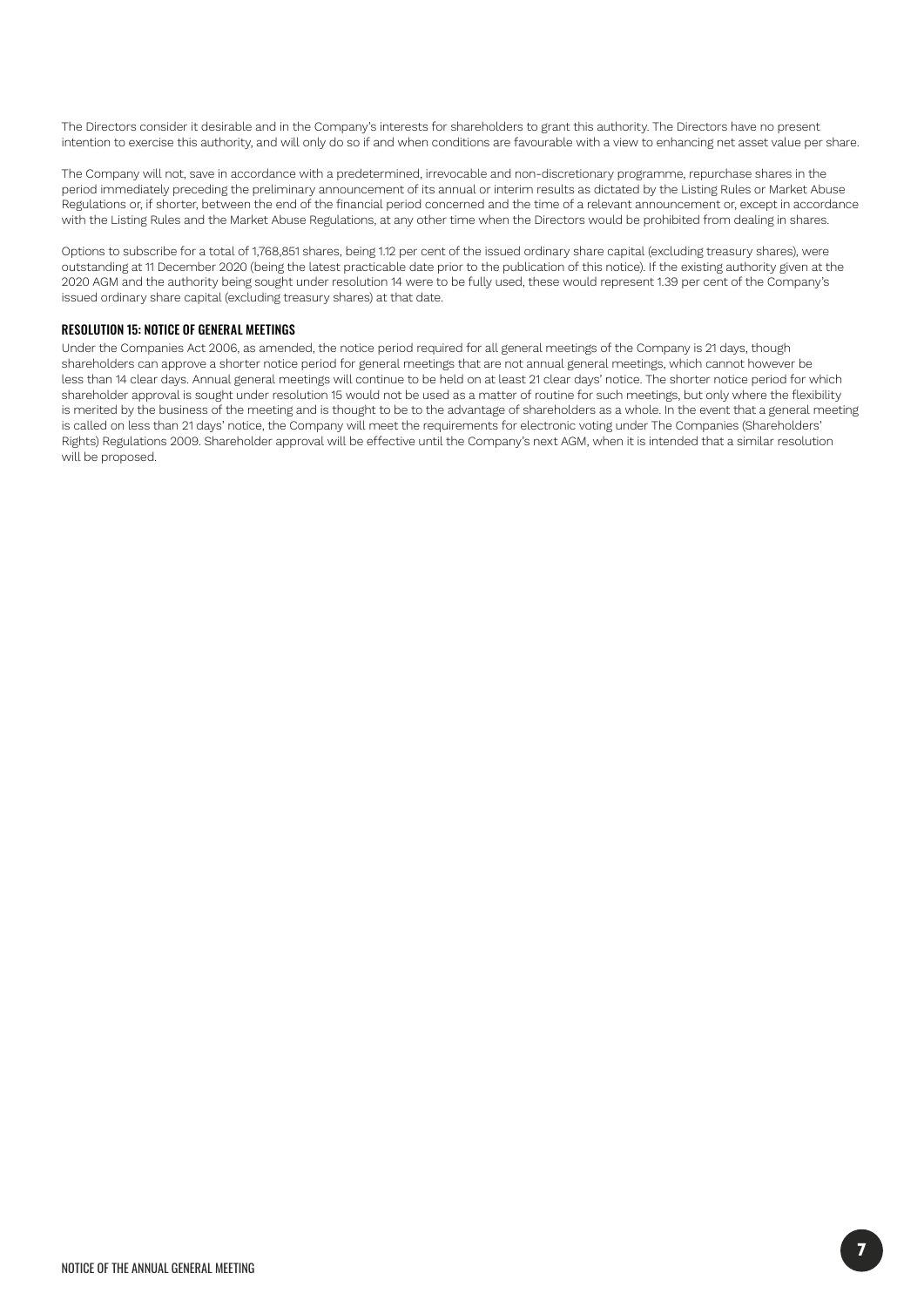## FURTHER NOTES

- 1. A shareholder is entitled to appoint another person as his or her proxy to exercise all or any of his or her rights to attend, speak and vote at the AGM. A proxy need not be a shareholder of the Company. As a result of the COVID-19 pandemic and the Company's decision to hold a closed meeting, **shareholders are encouraged to appoint the Chairman of the meeting as their proxy as the appointment of any proxy other than the Chairman of the meeting would result in their vote not being able to be cast**.
- 2. A proxy may only be appointed in accordance with the procedures set out in notes 3 and 4 below.
- 3. Shareholders may appoint a proxy, and vote, either:
	- by visiting www.signalshares.com, and following the instructions;
	- by requesting a hard copy form of proxy directly from the registrars, Link Group, by telephone on 0371 664 0300. Calls are charged at the standard geographic rate and will vary by provider. Calls from outside the United Kingdom will be charged at the applicable international rate. Lines are open between 9.00am and 5.30pm Monday to Friday excluding public holidays in England and Wales; or • in the case of CREST members, by utilising the CREST electronic proxy appointment service in accordance with the procedures set
	- out in notes 18–21 below.
- 4. In order for a proxy appointment to be valid, the appointment must be received by Link Group, 34 Beckenham Road, Beckenham, Kent, BR3 4ZF, by no later than 9.30am on Wednesday 27 January 2021 (or, if the meeting is adjourned, no later than 48 hours before the time of any adjourned meeting).
- 5. If shareholders return more than one proxy appointment, either by electronic communication or hard copy proxy form, the appointment received last by the Registrar before the latest time for receipt of proxies will take precedence. You are advised to read the terms and conditions of use carefully. Electronic communication facilities are open to all shareholders and those who use them will not be disadvantaged.
- 6. In the case of joint holders of a share the vote of the senior holder who tenders a vote, whether in person or by proxy, shall be accepted to the exclusion of the votes of the other joint holders and for this purpose seniority shall be determined by the order in which the names appear in the register of members in respect of the share.
- 7. The right to appoint a proxy does not apply to persons whose shares are held on their behalf by another person and who have been nominated to receive communications from the Company in accordance with section 146 of the Companies Act 2006 ('nominated persons'). Nominated persons may have a right under an agreement with the member who holds the shares on their behalf to be appointed (or to have someone else appointed) as a proxy. Alternatively, if nominated persons do not have such a right, or do not wish to exercise it, they may have a right under such an agreement to give instructions to the person holding the shares as to the exercise of voting rights.
- 8. The total number of issued ordinary shares (exclusive of treasury shares) in the Company on 11 December 2020, which is the latest practicable date before the publication of this document is 157,500,000 carrying one vote each on a poll. Therefore, the total number of votes exercisable as at 11 December 2020 are 157,500,000.
- 9. Entitlement to vote in relation to the AGM, and the number of votes which may be cast, will be determined by reference to the Company's register of members as at close of business on 27 January 2021 or, if the meeting is adjourned, close of business on the day which is two days' prior to the adjourned meeting (as the case may be). In each case, changes to the register of members after such time will be disregarded.
- 10. Any corporation which is a member can appoint one or more corporate representatives who may exercise on its behalf all of its powers as a member provided that they do not do so in relation to the same shares.
- 11. Shareholders should note that, under section 527 of the Companies Act 2006 members meeting the threshold requirements set out in that section have the right to require the Company to publish on a website a statement setting out any matter relating to: (i) the audit of the Company's accounts (including the auditor's report and the conduct of the audit) that are to be laid before the Annual General Meeting for the financial year ended 30 September 2020; or (ii) any circumstance connected with an auditor of the Company appointed for the financial year ended 30 September 2020 ceasing to hold office since the previous meeting at which annual accounts and reports were laid. The Company may not require the shareholders requesting any such website publication to pay its expenses in complying with sections 527 or 528 (requirements as to website availability) of the Companies Act 2006. Where the Company is required to place a statement on a website under section 527 of the Companies Act 2006, it must forward the statement to the Company's auditor not later than the time when it makes the statement available on the website. The business which may be dealt with at the Annual General Meeting for the relevant financial year includes any statement that the Company has been required under section 527 of the Companies Act 2006 to publish on a website.
- 12. Subject to any legislation in force temporarily limiting such right, each shareholder entitled to vote at the meeting has the right to ask questions relating to the business being dealt with at the meeting which, in accordance with section 319A of the Companies Act 2006 and subject to some exceptions, the Company must cause to be answered. Shareholders who wish to ask questions relating to the business of the meeting can do so by sending them in advance of the meeting to hollywoodbowl@prismcosec.com, together with their Investor Code (IVC). Shareholders may submit a question at any time before 9:30am on Wednesday 27 January 2021.
- 13. A copy of this notice and other information required by section 311A of the Companies Act 2006 can be found at www.hollywoodbowlgroup.com.
- 14. The outcome of the resolutions to be put to the AGM will be determined by the proxy votes received ahead of the meeting. The results will be published on the Company's website and notified to the UK Listing Authority as soon as practicable following the AGM.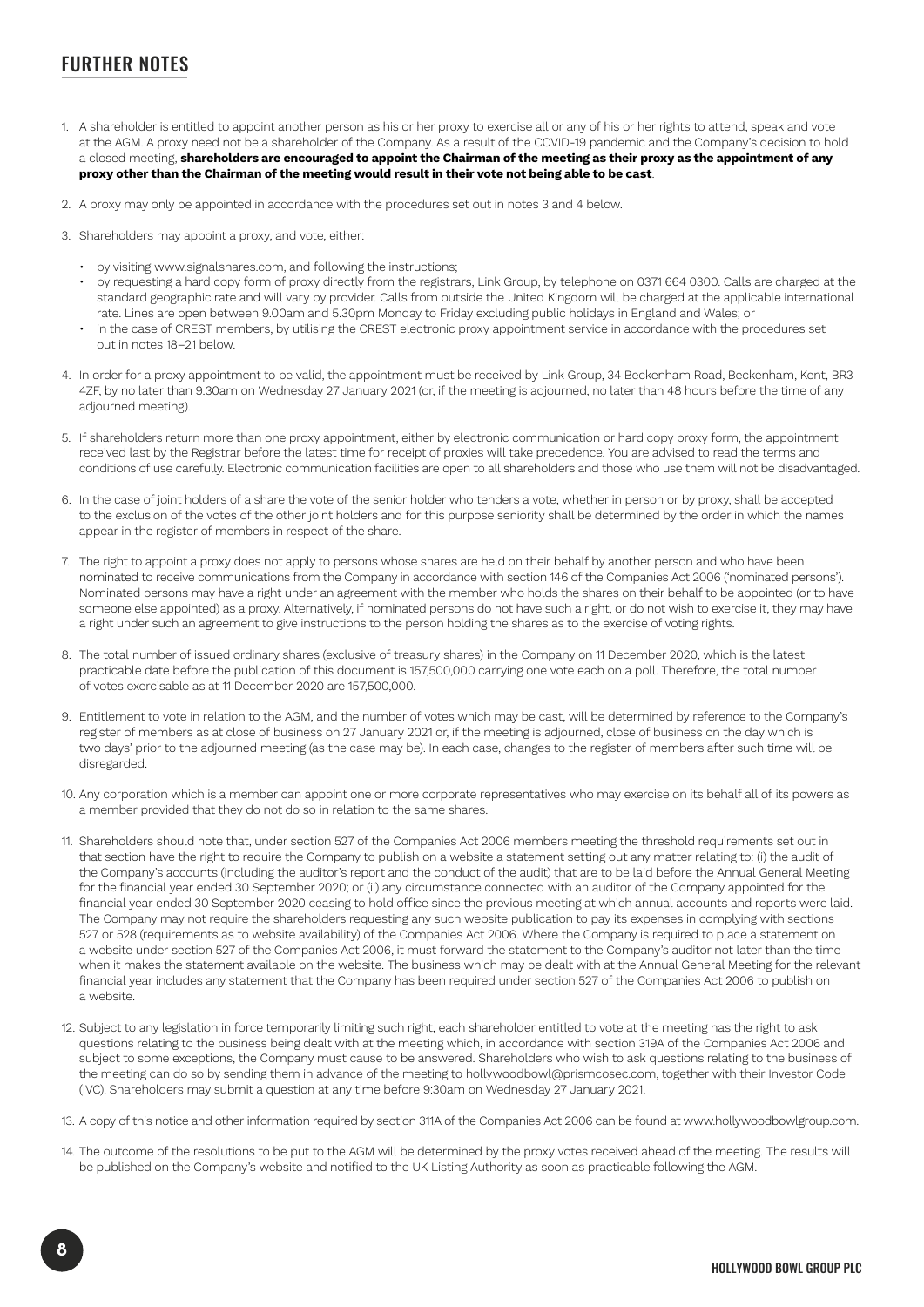- 15. Members may not use any electronic address provided in either this notice of meeting or any related documents (including any form of proxy) to communicate with the Company for any purposes other than those expressly stated.
- 16. Copies of Directors' service contracts or letters of appointment will be available on request during usual business hours on any weekday (Saturdays, Sundays and public holidays excluded) until the date of the AGM.
- 17. Except as provided above, shareholders who have general queries about the AGM should either call the Registrar's helpline on 0371 664 0300, or write to the Registrar, Link Group, 34 Beckenham Road, Beckenham, Kent BR3 4TU. No other methods of communication will be accepted.

#### FOR CREST MEMBERS ONLY:

- 18. CREST members who wish to appoint a proxy or proxies for the AGM (or any adjournment of it) through the CREST electronic proxy appointment service may do so by using the procedures described in the CREST Manual. CREST personal members or other CREST sponsored members, and those CREST members who have appointed a voting service provider(s), should refer to their CREST sponsor or voting service provider(s) who will be able to take the appropriate action on their behalf.
- 19. In order for a proxy appointment or instruction made using the CREST service to be valid, the appropriate CREST message ('CREST Proxy Instruction') must be properly authenticated in accordance with Euroclear UK & Ireland Limited's specifications and must contain the information required for such instructions, as described in the CREST Manual. The message, regardless of whether it constitutes the appointment of a proxy or is an amendment to the instruction given to a previously appointed proxy, must, in order to be valid, be transmitted so as to be received by the issuer's agent (ID: RA10) by no later than 9.30am on Wednesday 27 January 2021 (or, if the meeting is adjourned, no later than 48 hours before the time of any adjourned meeting). For this purpose, the time of receipt will be taken to be the time (as determined by the timestamp applied to the message by the CREST Applications Host) from which the issuer's agent is able to retrieve the message by enquiry to CREST in the manner prescribed by CREST. After this time, any change of instructions to proxies appointed through CREST should be communicated to the appointee through other means.
- 20.CREST members and, where applicable, their CREST sponsors or voting service providers should note that Euroclear UK & Ireland Limited does not make available special procedures in CREST for any particular messages. Normal system timings and limitations will therefore apply in relation to the input of CREST Proxy Instructions. It is the responsibility of the CREST member concerned to take (or, if the CREST member is a CREST personal member or sponsored member or has appointed a voting service provider(s), to procure that his or her CREST sponsor or voting service provider(s) take(s)) such action as shall be necessary to ensure that a message is transmitted by means of the CREST system by any particular time. In this connection, CREST members and, where applicable, their CREST sponsors or voting service providers are referred, in particular, to those sections of the CREST Manual concerning practical limitations of the CREST system and timings.
- 21. The Company may treat a CREST Proxy Instruction as invalid in the circumstances set out in Regulation 35(5)(a) of the Uncertificated Securities Regulations 2001.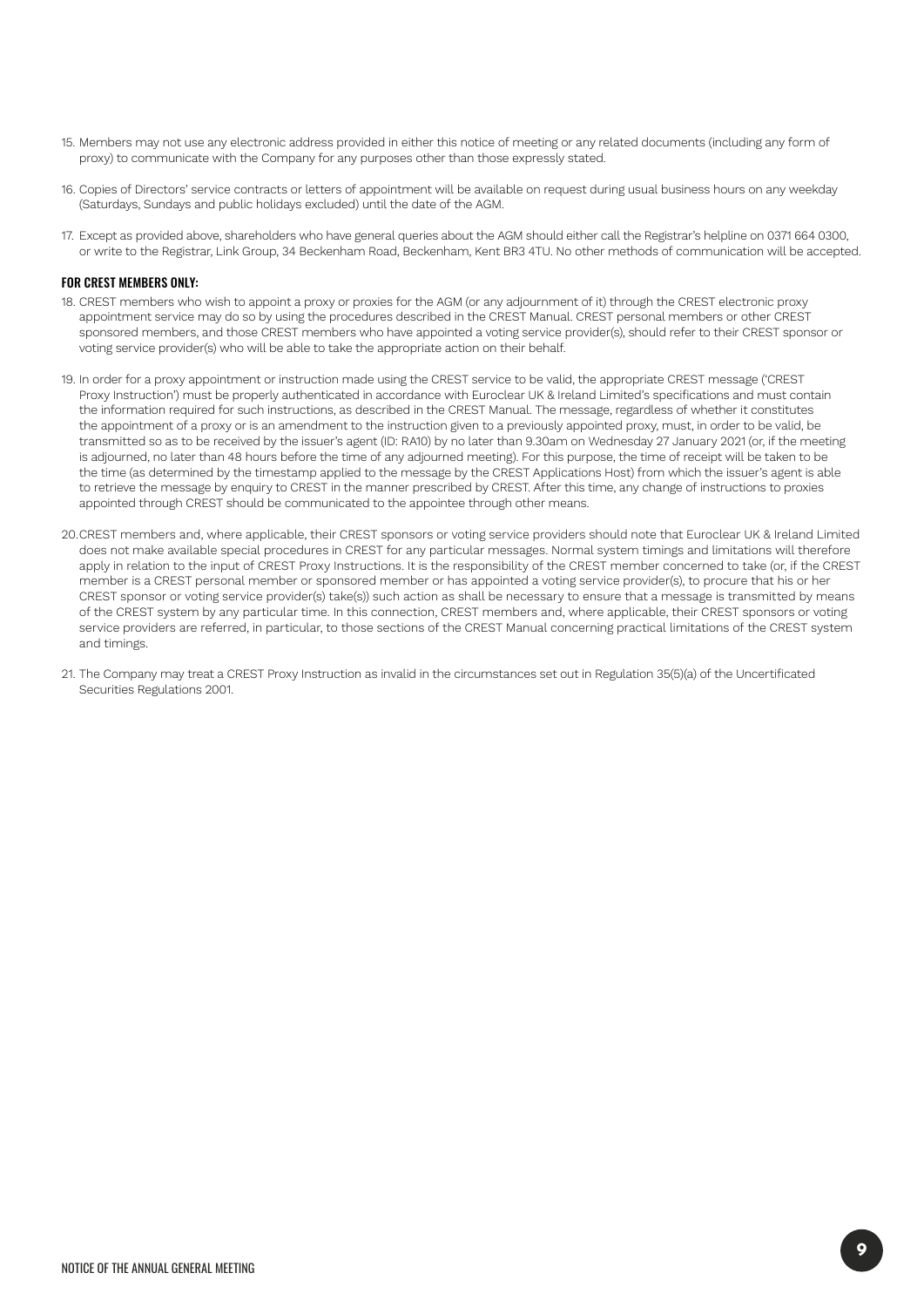### BOARD OF DIRECTORS



#### NON-EXECUTIVE CHAIRMAN

APPOINTMENT

Peter joined the Group as Non Executive Chairman in 2014.

#### SKILLS AND EXPERIENCE

Peter has extensive non-executive experience at board level, including roles at Thwaites plc (SID and Chair of remuneration committee 2007–2015), Novus Ltd (Chairman 2015–2018), Xercise4less (Chairman 2013–2019) and The Harley Medical Group (Chairman 2012–2019). Previously, he held the position of CEO or Managing Director in a number of successful private equity-backed leisure sector companies including Fitness First UK, Megabowl Group Limited and Maxinutrition Limited. Peter has a degree in economics from De Montfort University and an MBA from Warwick Business School.

COMMITTEE MEMBERSHIP

**N**



#### CHIEF EXECUTIVE OFFICER

#### APPOINTMENT

Stephen joined the Group as Business Development Director in 2011. He was promoted to Managing Director in 2012 and became Chief Executive Officer in 2014.

#### SKILLS AND EXPERIENCE

Before joining the Group, Stephen worked within the health and fitness industry, holding various roles within Cannons Health and Fitness Limited from 1999. He became Sales and Client Retention Director in 2007 upon the acquisition of Cannons Health and Fitness Limited by Nuffield Health, and became Regional Director in 2009. In 2011, Stephen was appointed to the operating board of MWB Business Exchange, a public company specialising in serviced offices, meeting and conference rooms, and virtual offices. Stephen was appointed Chairman at the Club Company Limited (operator of UK country clubs) in June 2018.

COMMITTEE MEMBERSHIP

**N/A**



#### CHIEF FINANCIAL OFFICER

#### APPOINTMENT

Laurence joined the Group as Finance Director in 2014.

#### SKILLS AND EXPERIENCE

Laurence has a first-class degree in business, mathematics and statistics from the London School of Economics and Political Science. He qualified as a chartered accountant in 2000 and has been an ICAEW Fellow since 2012. Previously, Laurence was UK Development Director for Paddy Power from 2012. He has held senior retail and finance roles for Debenhams plc, Pizza Hut (UK) Limited and Tesco plc.

COMMITTEE MEMBERSHIP

**N/A**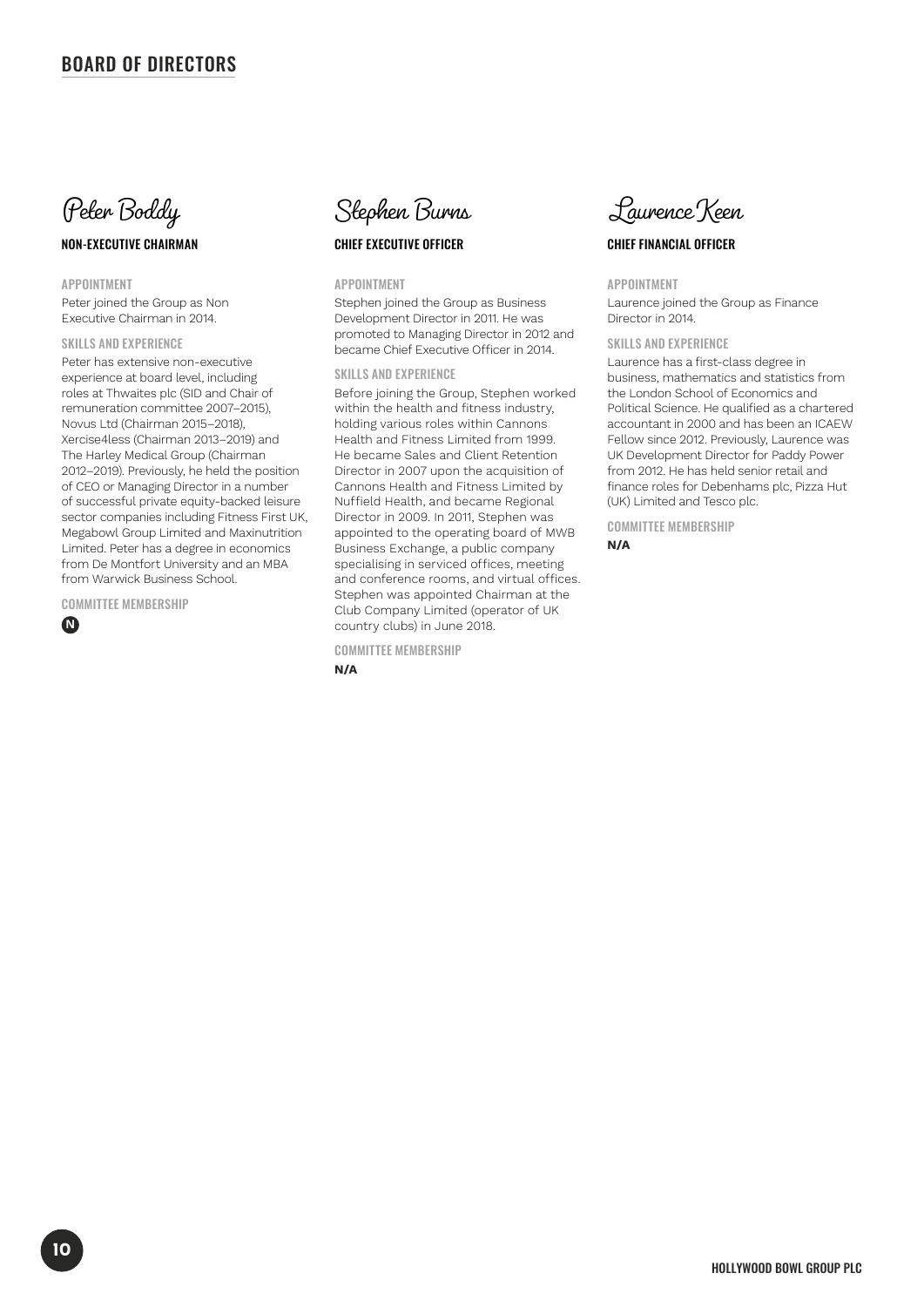#### **Committee membership**

**A** Audit Committee Chair **N** Nomination Committee **Manufacture** Member **R** Remuneration Committee



#### SENIOR INDEPENDENT NON-EXECUTIVE DIRECTOR

APPOINTMENT Nick joined the Group as Senior Independent Non-Executive Director in June 2016.

SKILLS AND EXPERIENCE

Nick has extensive experience at Board level, including non-executive roles at Guardian Media Group plc (2007–2017) where he was also the Senior Independent Director, All3Media (2011–2014) and Marston's PLC (2012–2018), and has chaired the Audit Committee of each of those businesses. He is currently Chairman at the Giggling Squid restaurant group, the Senior Independent Director at Loungers plc and a Non-Executive Director (and Chair of the Audit Committee) at Hyve Group plc. In his executive career, Nick was the Deputy Chief Executive Officer of the David Lloyd Leisure Group and was previously Group Finance Director of NCP and Chief Financial Officer of the Laurel Pub Company and of Freeserve PLC. Prior to that, he was a Board Director of Baring Brothers International. Nick is a Fellow of the ICAEW and has an MA in economics from Cambridge University.

COMMITTEE MEMBERSHIP





#### INDEPENDENT NON-EXECUTIVE DIRECTOR

APPOINTMENT

Claire joined the Group as an Independent Non-Executive Director in June 2016.

#### SKILLS AND EXPERIENCE

Claire has over 20 years' Board-level experience encompassing executive and non-executive roles in blue-chip retailing, property development and the services sector across the UK and Western Europe. Claire spent 20 years as an Executive Director in a number of businesses including Homeserve plc, Mothercare plc and WH Smith Group plc. Most recently, Claire was HR Director at McArthurGlen Group, the developer and owner of designer outlet malls throughout Europe. Claire was previously a Non-Executive Director of Family Mosaic and is currently a Non-Executive Director of Volution plc and of Topps Tiles plc. She has an MBA from Stirling University.

COMMITTEE MEMBERSHIP





#### INDEPENDENT NON-EXECUTIVE DIRECTOR

APPOINTMENT

Ivan joined the Group as an Independent Non-Executive Director in October 2017.

#### SKILLS AND EXPERIENCE

Ivan has extensive experience in the leisure sector in the UK and across continental Europe. He held a number of senior roles for Yum Brands Inc. over 15 years, notably as Managing Director of KFC France and Western Europe and more recently as CEO of itsu. Prior to this, he held roles at Unilever and LEK Consulting. Ivan is also currently Chairman of Thunderbird Fried Chicken Limited and runs his own business as a senior executive coach and mentor. Ivan holds a BSc in economics with econometrics from the University of Bath, an MBA from INSEAD and is a graduate of the Meyler Campbell Business Coaching Programme.

COMMITTEE MEMBERSHIP